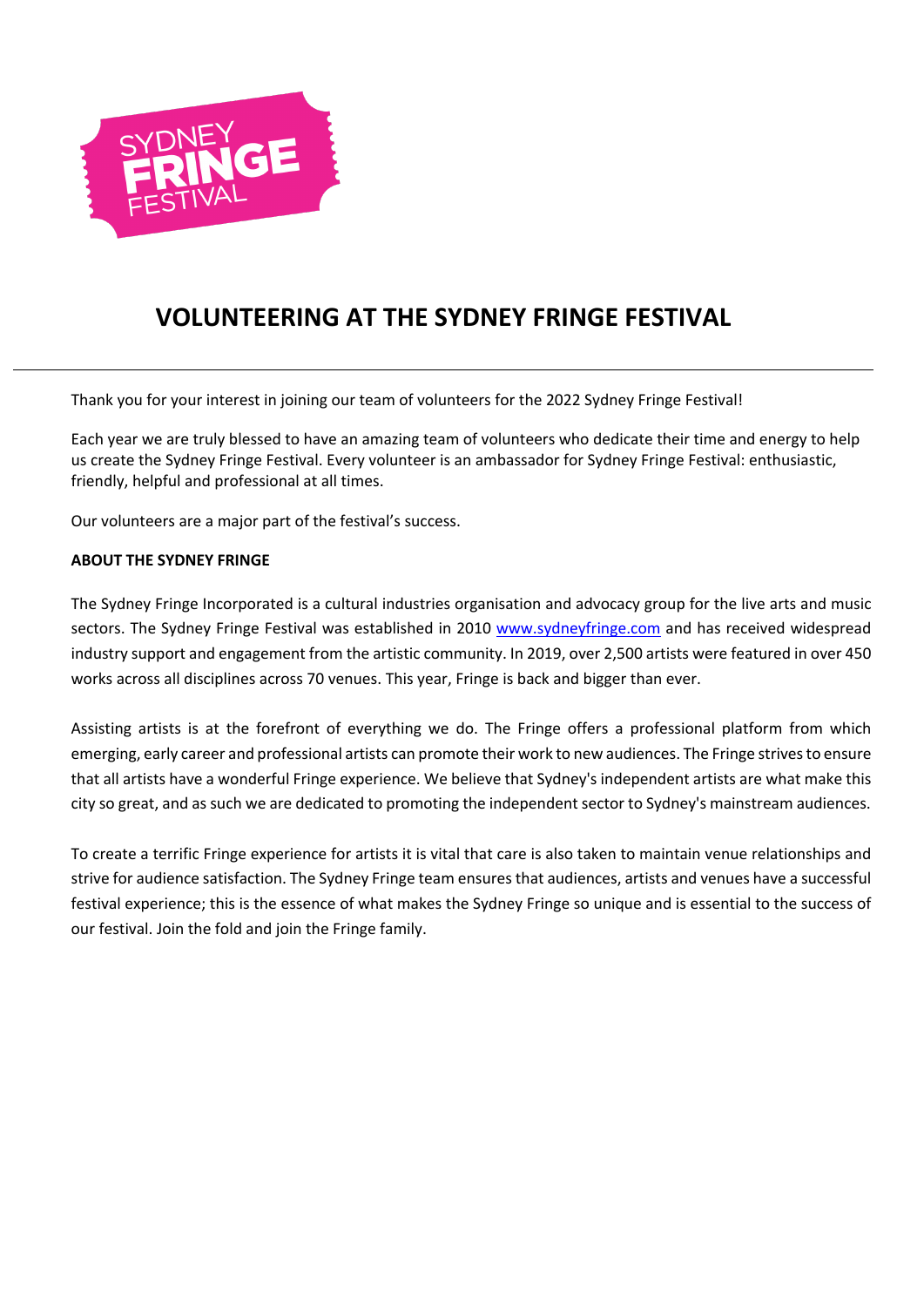# **BENEFITS OF VOLUNTEERING WITH US**

Volunteers at the Sydney Fringe Festival play a pivotal role in the success of the festival. Volunteering with us is a great opportunity to make new friends and join a group of like-minded individuals who want to help out and support Sydney Fringe and the independent artists and venues it represents.

# **1) What Sydney Fringe Festival agrees to provide you**

In order to enhance your experience, Sydney Fringe will:

- Provide you with orientation and induction
- Provide you with a fun environment and the opportunity to meet people
- Provide you with a healthy and safe workplace
- Provide insurance coverage for you, whilst you are acting as a Sydney Fringe Festival volunteer
- Define your roles and develop clear role descriptions
- Provide appropriate levels of support and management for you
- Respect you as a valuable team member
- Acknowledge and value your contributions
- Provide clear conflict resolution processes

You will also receive a:

- Fringe Festival Volunteer T-shirt
- Fringe Festival lanyard
- Access to attend open access shows
- VIP invite to Awards Night (closing festival party!)
- Exclusive invites to tech rehearsals of key events (subject to availability)
- Invitation to Volunteer and Festival staff wrap party

## **2) Your rights as a volunteer**

- To be respected and treated as a co-worker and to not be exploited
- To have access to training sessions and inductions
- To have on-the-job supervision provided by a designated member of staff or Team Leader volunteer
- To have the necessary support and direction to carry out designated duties
- To be entitled to take breaks from their volunteer work, when appropriate
- To be able to contact the Festival Manager at any time during the festival with concerns, questions or indeed anything to do with being a part of the festival

## **3) In order to enhance the festival, volunteers will:**

- Start at the scheduled time, and be dressed and groomed appropriately
- Wear the festival t-shirt and accreditation when on-shift
- Be asked to carry out specific duties to the best of their ability
- Respect the authority of, and decisions made by, Sydney Fringe Festival staff
- Contribute to the continuous improvement of the festival
- Be honest and reliable
- Adhere to and follow policy, procedure and guidelines including WHS
- Adhere to all Sydney Fringe Festival COVIDsafe Policies and Procedures
- Not smoke or consume alcohol while in your festival t-shirt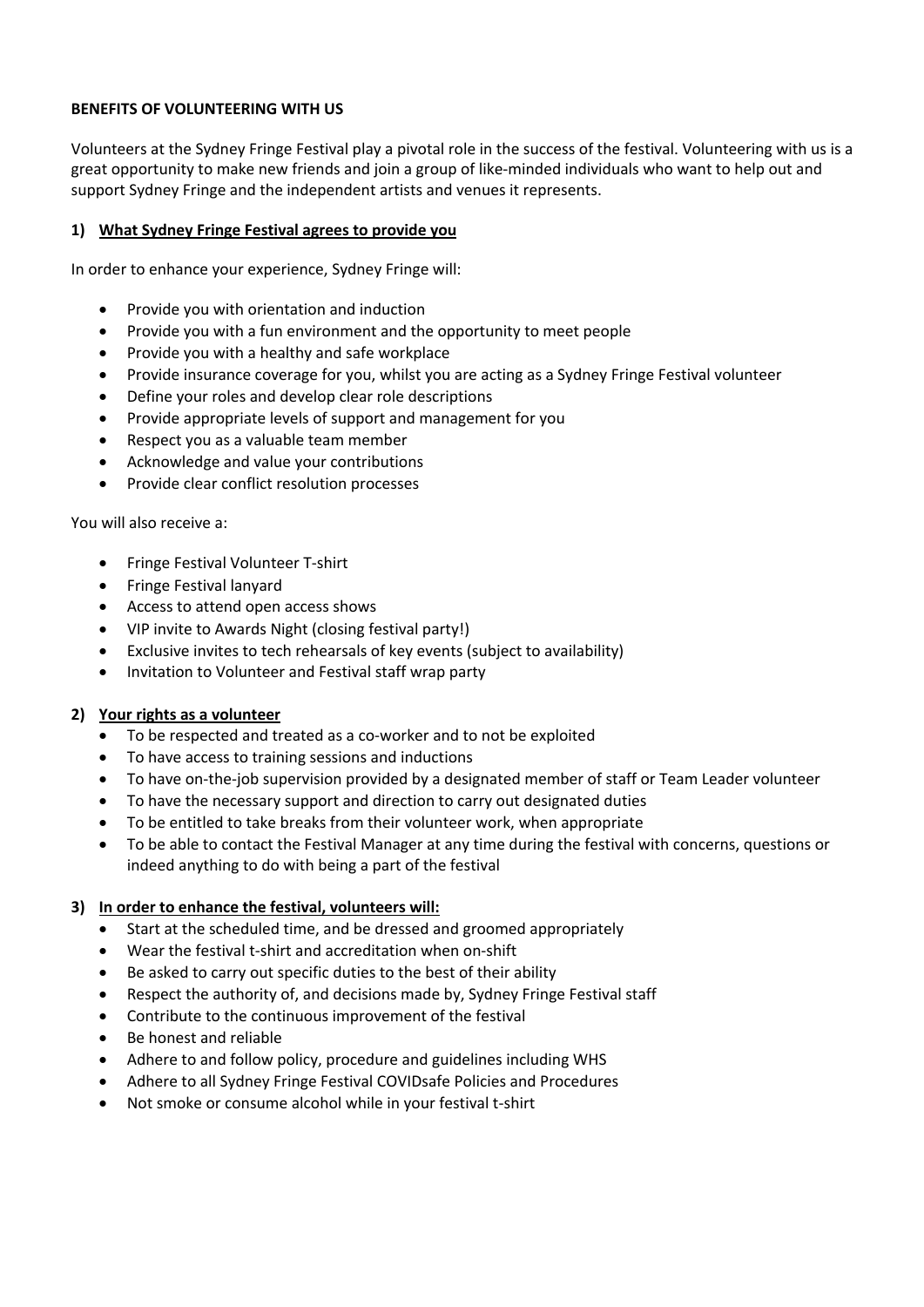• Be conscious of the sustainability of our environment

We ask that you volunteer for a minimum of four (4) shifts through the duration of the festival

## **3.1 Punctuality**

We request that volunteers are punctual. If an unforeseen situation arises whereby a volunteer will be late please contact the Festival Manager so other arrangements can be made.

## **3.2 Attendance**

If you are unable to attend your shift, please notify the Festival Manager as soon as possible so that a replacement can be organised.

## **3.3 Etiquette**

All volunteers are representatives of Sydney Fringe Festival, and as such must be professional, courteous and respectful to the public at all times.

## **3.4 Dress Code**

Volunteers are supplied with the appropriate means of identification. This may take the form of a t-shirt and accreditation lanyard. All volunteers are required to wear such items during the time of their shift. When not on shift these items must be removed or covered. Attire must be appropriate for the task you are undertaking, please refer to the shift brief for any specific requirements.

## **3.5 Drugs & Alcohol**

The use of alcohol and drugs are prohibited whilst working your shift. Any volunteer found to be under the influence will be retired for the duration of the event and disciplinary action may be taken.

## **3.6 Confidentiality**

Occasionally volunteers will be privy to confidential information of the festival. Volunteers must not divulge this information to other parties under any circumstances, either during the term of volunteering or after ceasing as a volunteer.

## **3.7 No Remuneration**

You agree that any work you perform for Sydney Fringe Festival is on a voluntary, unpaid basis and you will not be entitled to any remuneration benefits.

## **3.8 Paid Employment**

Volunteer work for Sydney Fringe Festival is not a prerequisite for paid employment and volunteering does not guarantee a paid position.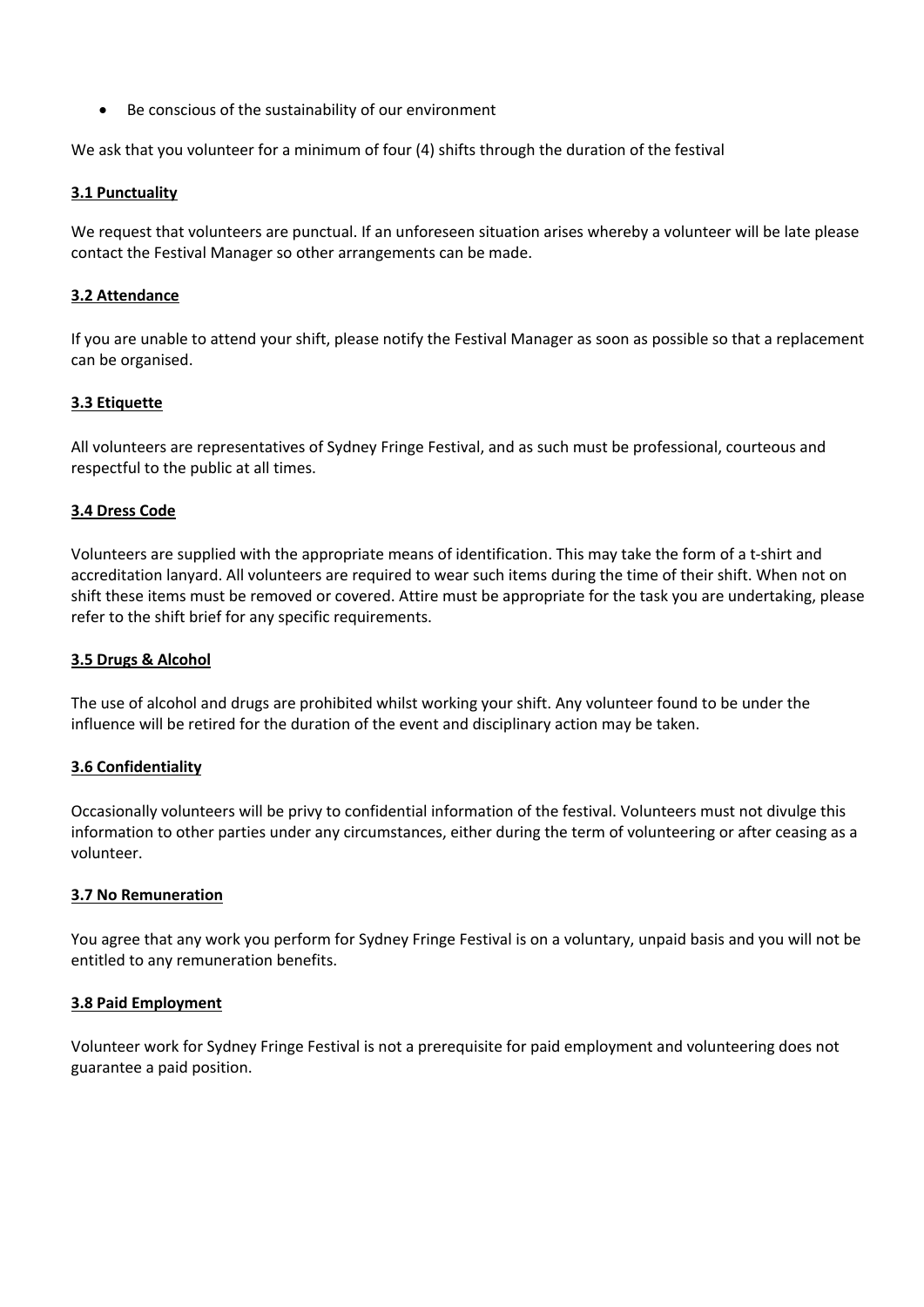# **3.9 Media**

Volunteers are not authorised to speak to the media on Sydney Fringe Festival's behalf. Any requests by the media must be directed to the Sydney Fringe Marketing & Communications Manager.

## **3.10 Conflict Resolution**

Sydney Fringe Festival is committed to resolving any conflict to the satisfaction of all parties. Please direct any conflicts to the Festival Manager in the first instance. If the conflict involves this person, please direct the issue to the Sydney Fringe Business Manager. The issues, discussions and resolution achieved will be recorded in writing and a letter confirming the outcome of the meeting will be sent to all parties involved.

## **3.11 Sign-on**

Sign on/off must be completed at the start and end of every shift, to aid us in accurately reporting on the personhours required to produce the event. Volunteer hours are recorded for insurance purposes and to assist with the collection of statistical data in support of funding applications. Volunteers will be able to sign on/off and see all upcoming shifts through Rosterelf.

## **3.12 Termination**

Where the conduct or behaviour of a volunteer places the health or safety of another person at risk, results in any illegal activity, or contravenes Sydney Fringe's Code of Conduct; that volunteer's involvement in the festival may be immediately terminated by the Festival Manager or Sydney Fringe Festival staff.

## **3.13 Privacy Statement**

By registration, you agree to us collecting the personal information you provide. This information will generally be used solely by Sydney Fringe for the purposes of ensuring that we assign you to an appropriate volunteer position, for contacting you regarding events during the festival, and maintaining health and safety records for all volunteers. We may give this information to third parties, but only where we are required by law to do so or the information is needed for operational purposes. You have the right to request details, or amend any personal information that Sydney Fringe Festival holds about you by contacting Sydney Fringe at any time.

# **3.14 Health & Safety**

Sydney Fringe Festival is committed to providing a safe working environment for all its volunteers and will provide relevant induction sessions in relation to event-specific health and safety issues. Volunteers are obligated to act responsibly with regards to health and safety as outlined in the Work Health and Safety Act 2011 (NSW) and associated regulations. Sydney Fringe Festival's Occupational Health & Safety Policy & Procedure are available on request, please contact the Festival Manager.

# **3.15 Recognition of volunteer Dedication**

Sydney Fringe Festival thanks and acknowledges the contributions and achievements of our volunteers and recognises that the festival could not happen if not for your dedication and commitment. Sydney Fringe Festival shows its appreciation by extending an invitation to attend the Sydney Fringe Wrap Party for volunteers and staff,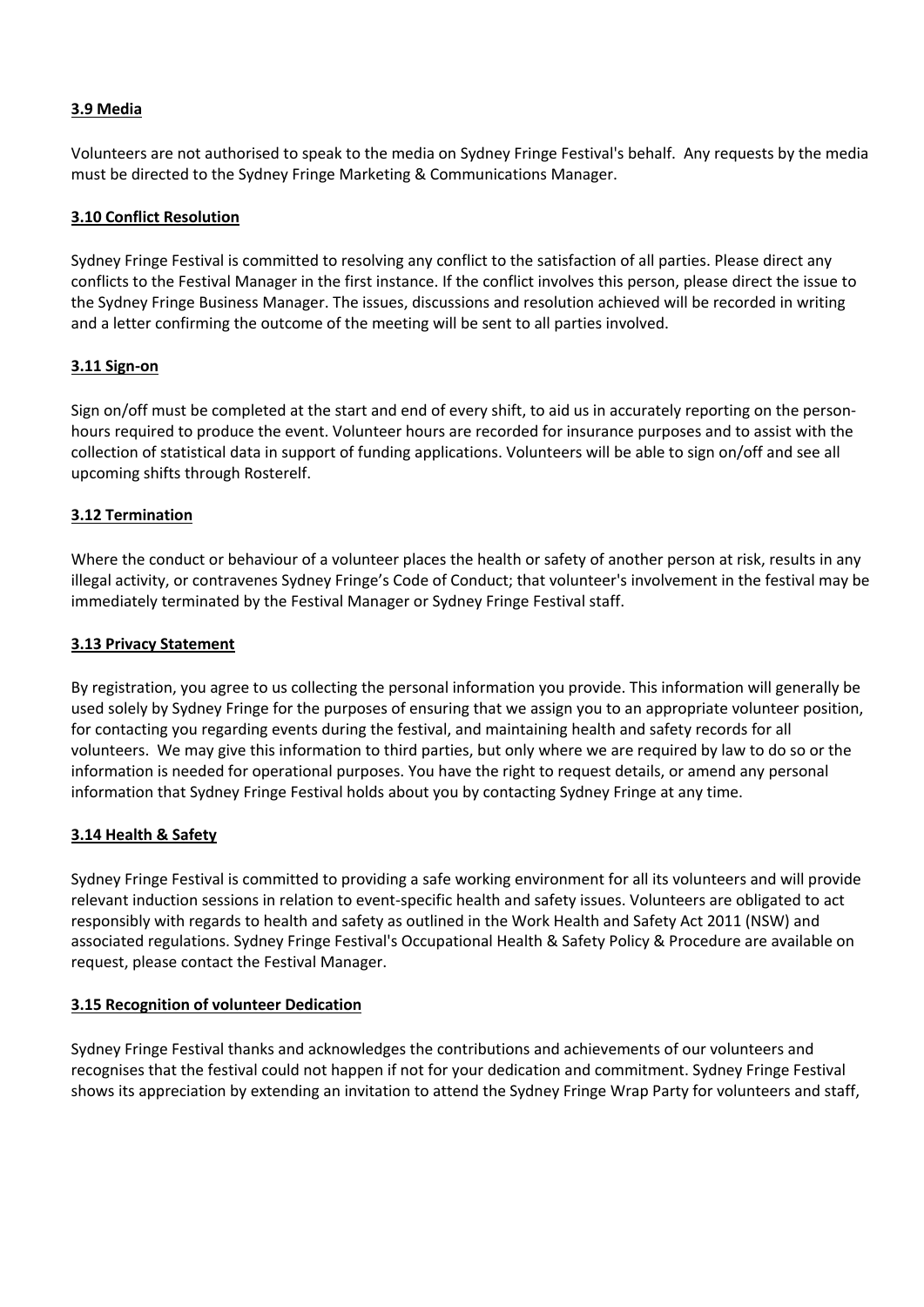VIP invite to the awards night and access to attend open access shows. The festival can provide all registered volunteers with a digital certificate of participation upon request.

# **3.16 Certification**

Some roles undertaken by volunteers require by law a professional certification or compliance card. If you hold a NSW Working With Children's Check, Responsible Service of Alcohol or First Aid Certificate, please provide a copy to us. Within the current external environment, it may be a requirement that staff and volunteers for permitted events be double vaccinated for Covid-19 to meet event permit requirements of agreed safety precautions. As such, Sydney Fringe will require certification of this status prior to rostering/shift attendance if required by the Government.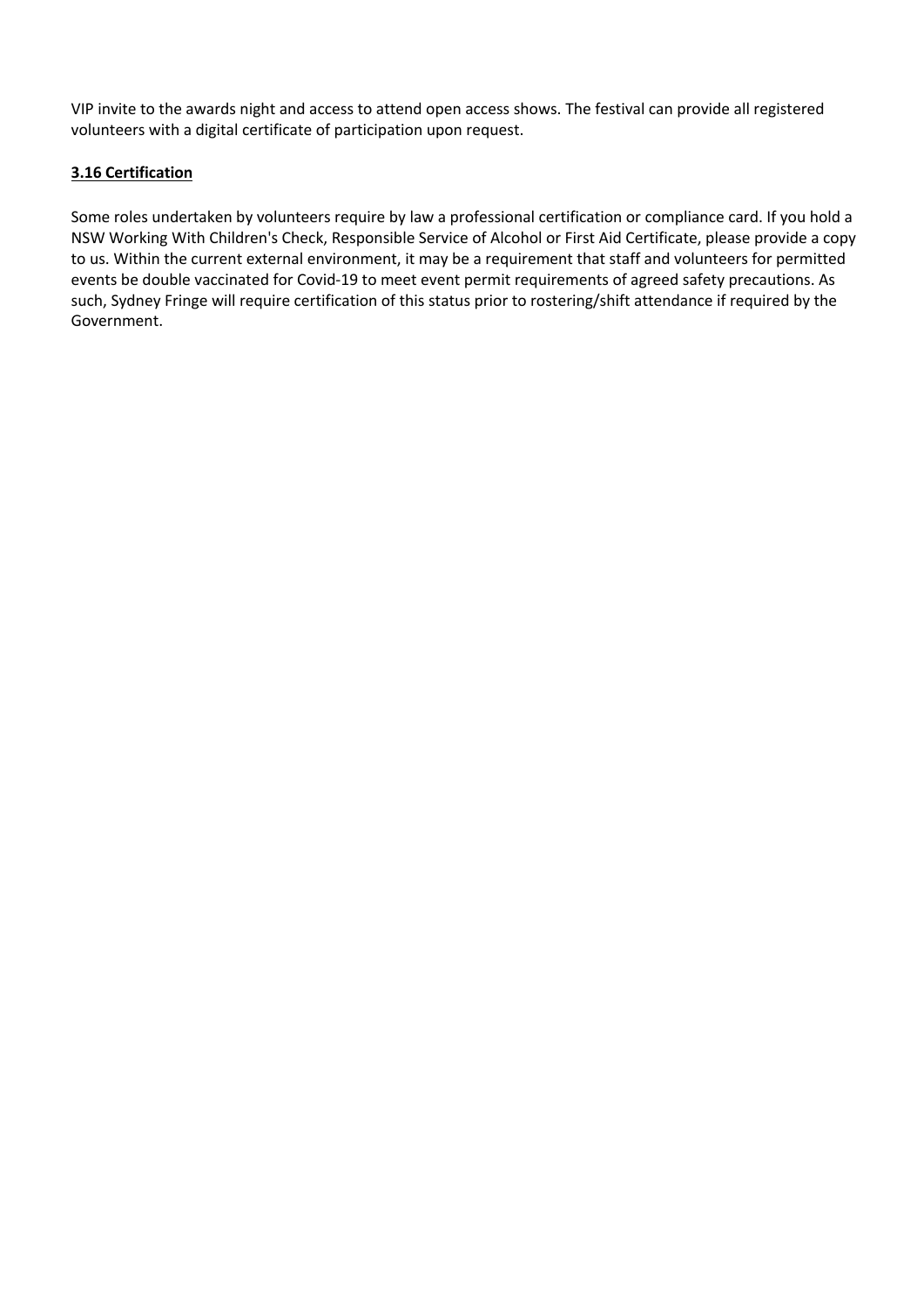# **SHIFT LOCATIONS AND TIMES**

## **Shift Locations**

The majority of our volunteer shifts are located at our Festival Hubs/Precinct in Sydney's inner west and inner city.

## **Shift times**

The Sydney Fringe Festival has a variety of shifts available during the week and on weekends. The main shifts are:

- Tuesday to Saturday (5pm to 11pm split shifts)
- Saturday and Sunday (between 10am to 11pm split shifts)

Start and finish times will vary and change as we get closer to Festival programming, and each venue has different requirements. Most shifts are around 4.5 hours (any shift over 4 hours will have a meal break time allocation built in). Your rosters will specify the exact shift time you are required.

As a Volunteer for the Sydney Fringe Festival, you agree to work a minimum of 20 hours (4 shifts) over the Festival. Additional hours and shifts are available. We ask you to be mindful of your responsibilities in volunteering for the Sydney Fringe Festival. If you need to cancel a shift, please ensure you give at least 6 hours notice so that we can find a suitable replacement volunteer.

## **ROSTERING AND COMMUNICATION**

The Sydney Fringe will utilise rostering software to communicate with you and distribute shifts. You will also be required to check in and out of each shift using the software. To enable this, you will require the use of a mobile phone.

## **AVAILABLE ROLES**

There are a variety of roles available within our events including Front of House, Events Assistance and Bar Assistance. The below are the general responsibilities of each role.

## **Front of House**

Front of House volunteers are responsible for liaising with the general public, producers and artists to ensure shows run smoothly and on time. You may need to make announcements to large crowds, letting them know when house doors are open. You will also be giving directions, managing queues, scanning tickets and giving final calls to artists.

Never fear, you will be fully trained in these responsibilities! We recommend spending a bit of time familiarising yourself with the program for that day, the performance venues and the shows themselves so that you can answer questions and make recommendations to patrons.

- Report to the Venue Manager at the commencement of each shift
- Provide exceptional customer service to patrons, staff and key stakeholders
- Maintain a personable/comfortable demeanor when interacting with festival patrons
- Usher patrons into performances spaces
- Provide information about shows, events and performance spaces
- Make announcements to festival patrons as required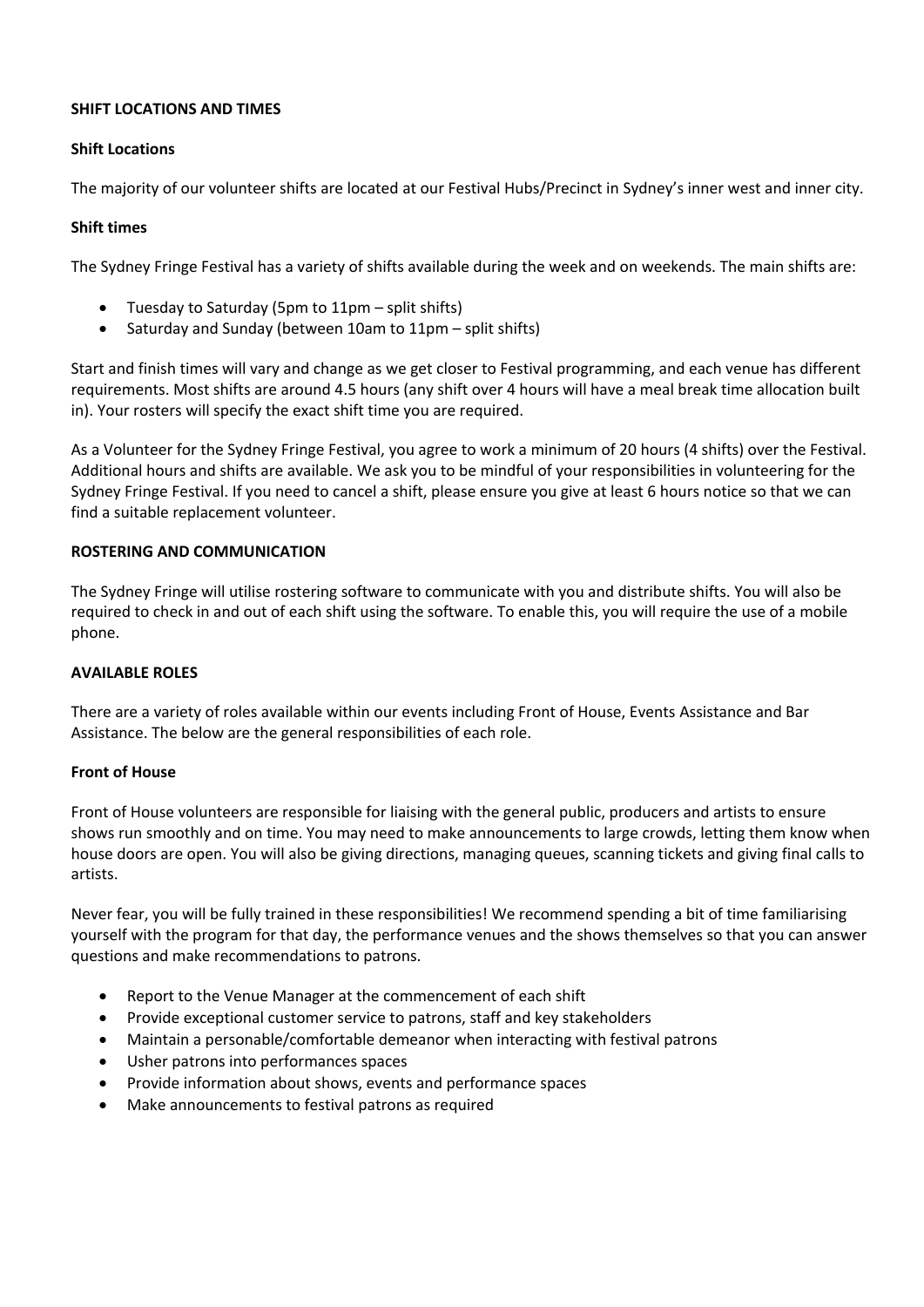- Direct patrons to the correct venue/entry
- Manage show queues in compliance with Workplace Health and Safety and COVID-19 regulations
- Assist with ticket scanning, VIP passes, complimentary tickets and merchandise
- Become familiar with the venue/location in order to direct patrons to appropriate services and facilities
- Become familiar with the Festival program in order to make confident recommendations

#### **Event & Production Assistance**

Event & Production volunteers assist in a range of settings around the Festival including our managed venues, and one-off special events.

This role has varied tasks from engaging with the public through to supporting Fringe Staff in the delivery of events. There are also pre-festival opportunities for those that are interested.

Event volunteer responsibilities include but are not limited to:

- Reporting to the Festival Manager and/or Venue Manager at the commencement of each shift
- Provide exceptional customer service to patrons, staff and key stakeholders
- Maintain a personable/comfortable demeanor when interacting with festival patrons
- Providing information to the general public about the Sydney Fringe Festival Program
- Assist with the set-up of pop-up one-off events
- Asking Festival patrons in crowds to take/complete a Festival survey
- Assist with ticket scanning, VIP passes, complimentary tickets and merchandise
- Help our Production Team and Site Crew make the sire ready for events to open as well as bump them out after the attendees have left
- Become familiar with the venue/location in order to direct patrons to appropriate services and facilities
- A valid Working With Children Check is required for all Fringe Kids activities and events

## **Bar Assistance (current RSA required)**

Festival Bar Attendants are a key role for the Emerging Artist Share House. We are looking for enthusiastic bartenders to provide an excellent experience to assist the Venue Manager. Shifts will involve serving drinks, monitoring and replenishing stock levels, and general cleaning duties. You must have an RSA to be involved.

- Report to the Venue Manager at the commencement of each shift
- Provide exceptional customer service to patrons, staff and key stakeholders
- Maintain a personable/comfortable demeanor when interacting with festival patrons
- Take orders, process payments and serve drinks
- Ensure that no patron is served more than 4 drinks at any one time
- Assess customers' needs and preferences and make recommendations
- Check customers' identification and confirm it meets legal drinking age if required
- Comply with RSA regulations and ensure that patrons are not served if you consider them to be intoxicated
- Restock and replenish bar inventory and supplies
- Stay guest focused and nurture an excellent guest experience
- Comply with all food and beverage regulations